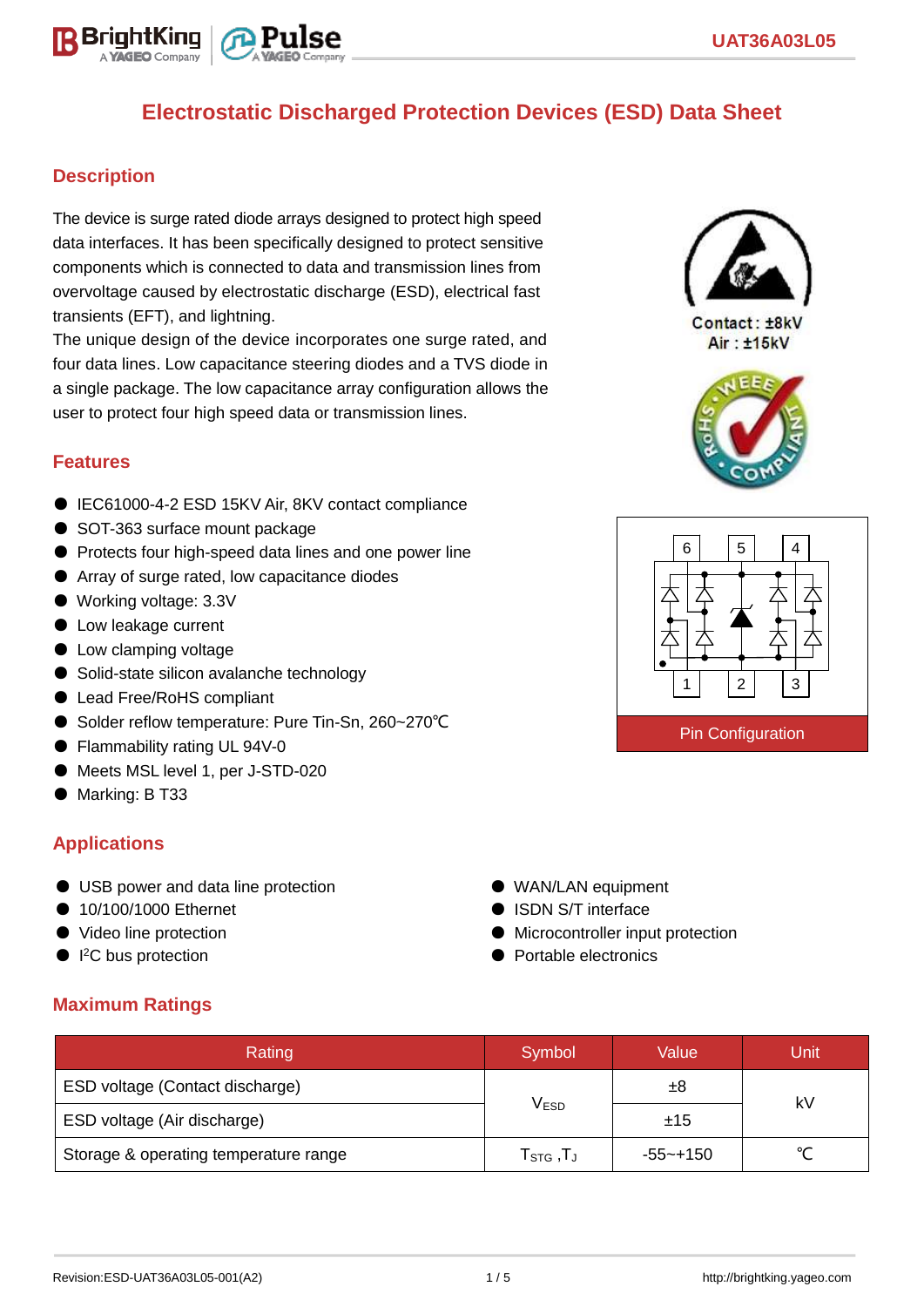

# **Electrical Characteristics (TJ=25**℃**)**

| Parameter                           | Symbol                 | Condition                                         | Min. | Typ. | Max.           | <b>Unit</b> |
|-------------------------------------|------------------------|---------------------------------------------------|------|------|----------------|-------------|
| Reverse stand-off voltage           | <b>V<sub>RWM</sub></b> |                                                   |      |      | 3.3            | V           |
| Reverse breakdown voltage           | $V_{BR}$               | $I_{BR}$ =1mA                                     | 4.5  |      |                | V           |
| Reverse leakage current             | <sup>I</sup> R         | $V_R = 3.3V$<br>Each I/O pin                      |      |      |                | μA          |
| Clamping voltage ( $tp=8/20\mu s$ ) | $V_{\rm C}$            | $I_{PP} = 1A$                                     |      |      | 8.5            | V           |
| Clamping voltage ( $tp=8/20\mu s$ ) | $V_C$                  | $I_{PP}=4A$                                       |      |      | 15             | $\vee$      |
| Peak pulse current (tp=8/20µs)      | $I_{PP}$               |                                                   |      |      | $\overline{4}$ | A           |
| Off state junction capacitance      | $C_{J}$                | $0Vdc$ , f=1 $MHz$<br>Between I/O<br>pins and GND |      | 0.5  |                | рF          |

# **Applications Information**

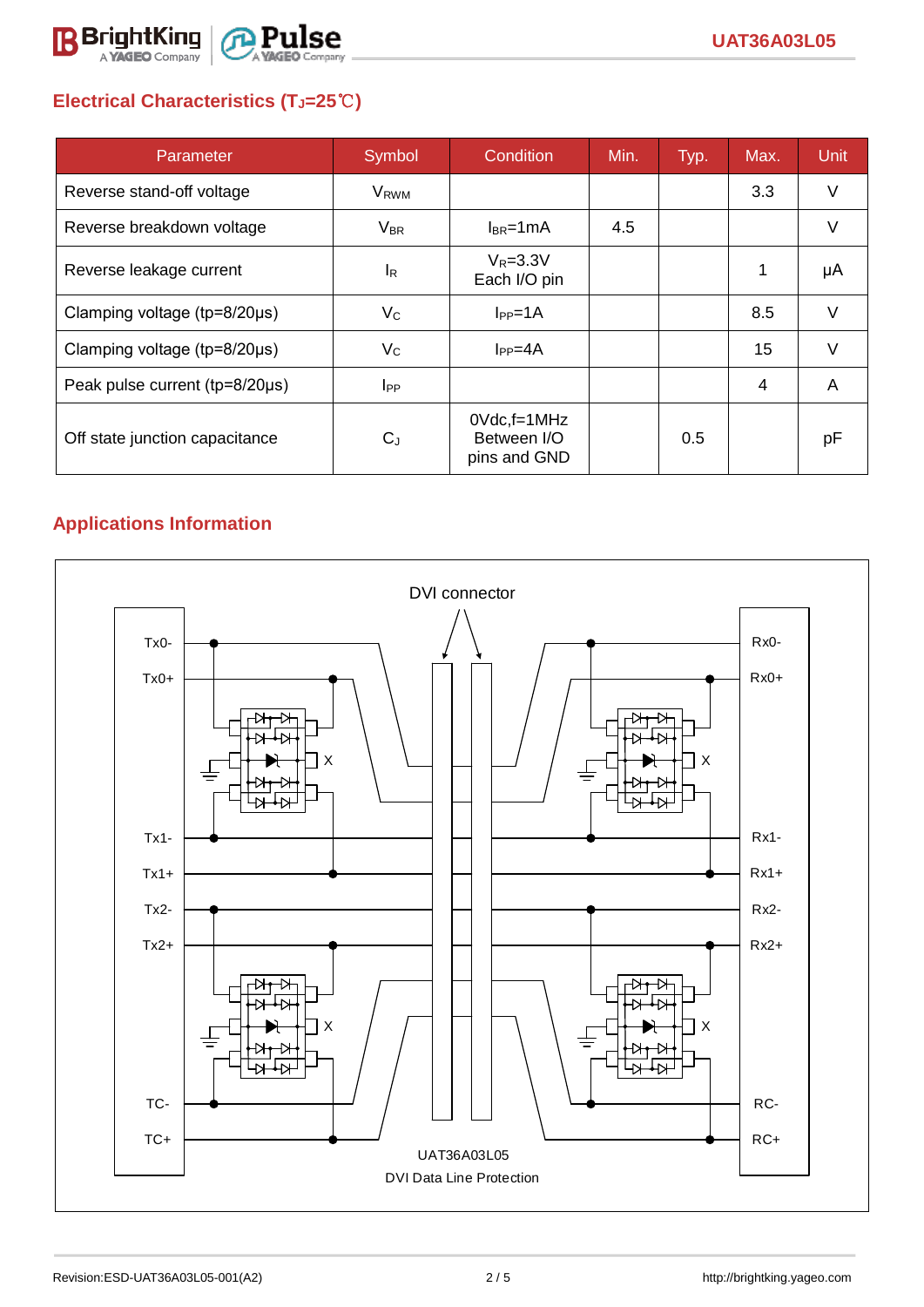

## **ESD Protection Standards**

### **IEC61000-4-2**

Interfaces of consumer electronic equipment are widely specified according to the International Electrotechnical Commission standard IEC61000-4-2. This standard is not targeted towards particular devices but towards general equipment, systems and subsystems that may be involved in electrostatic discharge. consists of a 150pF capacitor and a 330Ω series resistor representing the counterpart to the Device Under Test (DUT).



### **Human Body Model (HBM, MIL-883E method 3015.7)**

The HBM standard simulates an ESD surge generated by human contact to electronic components.

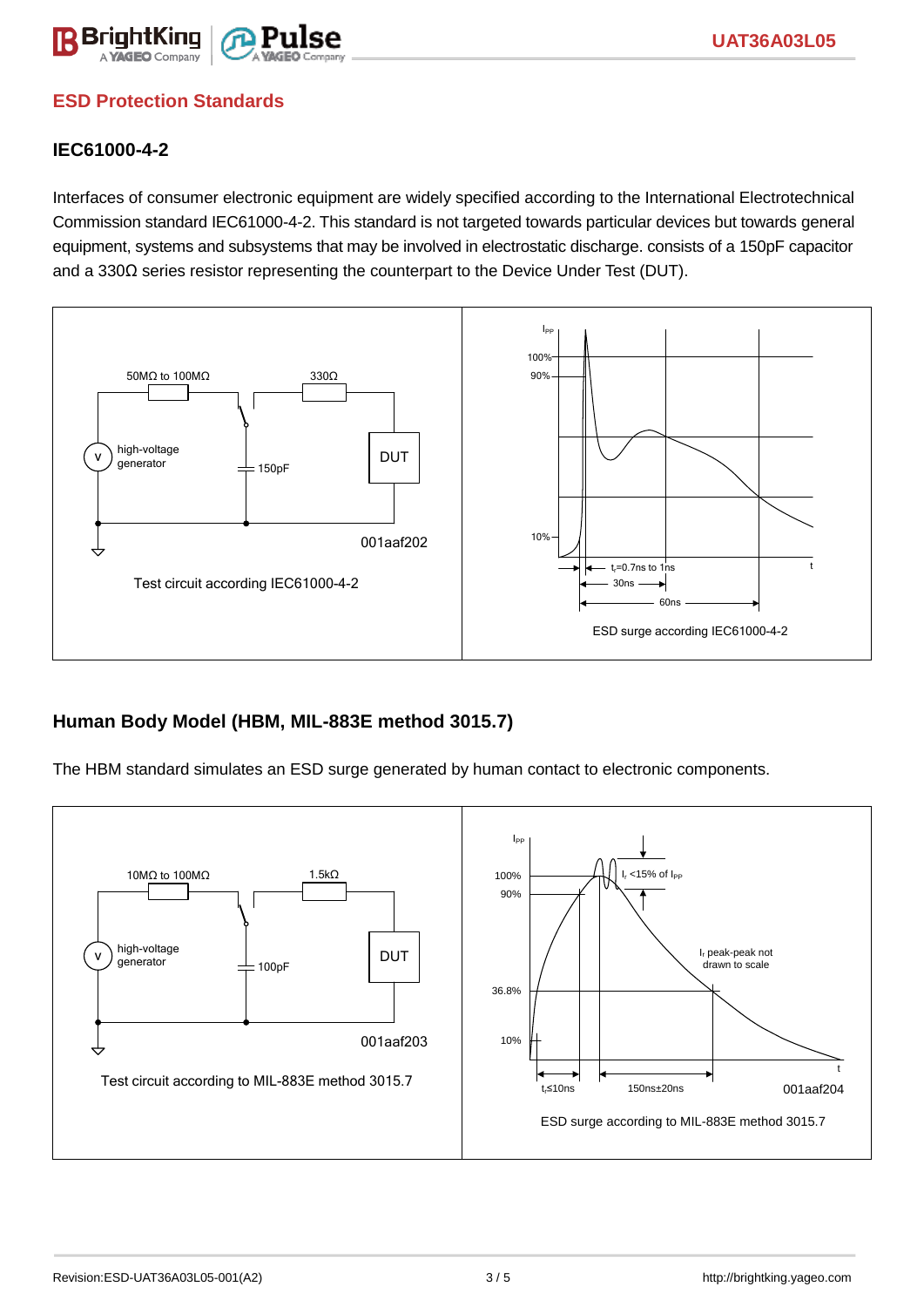

# **Recommended Soldering Conditions**